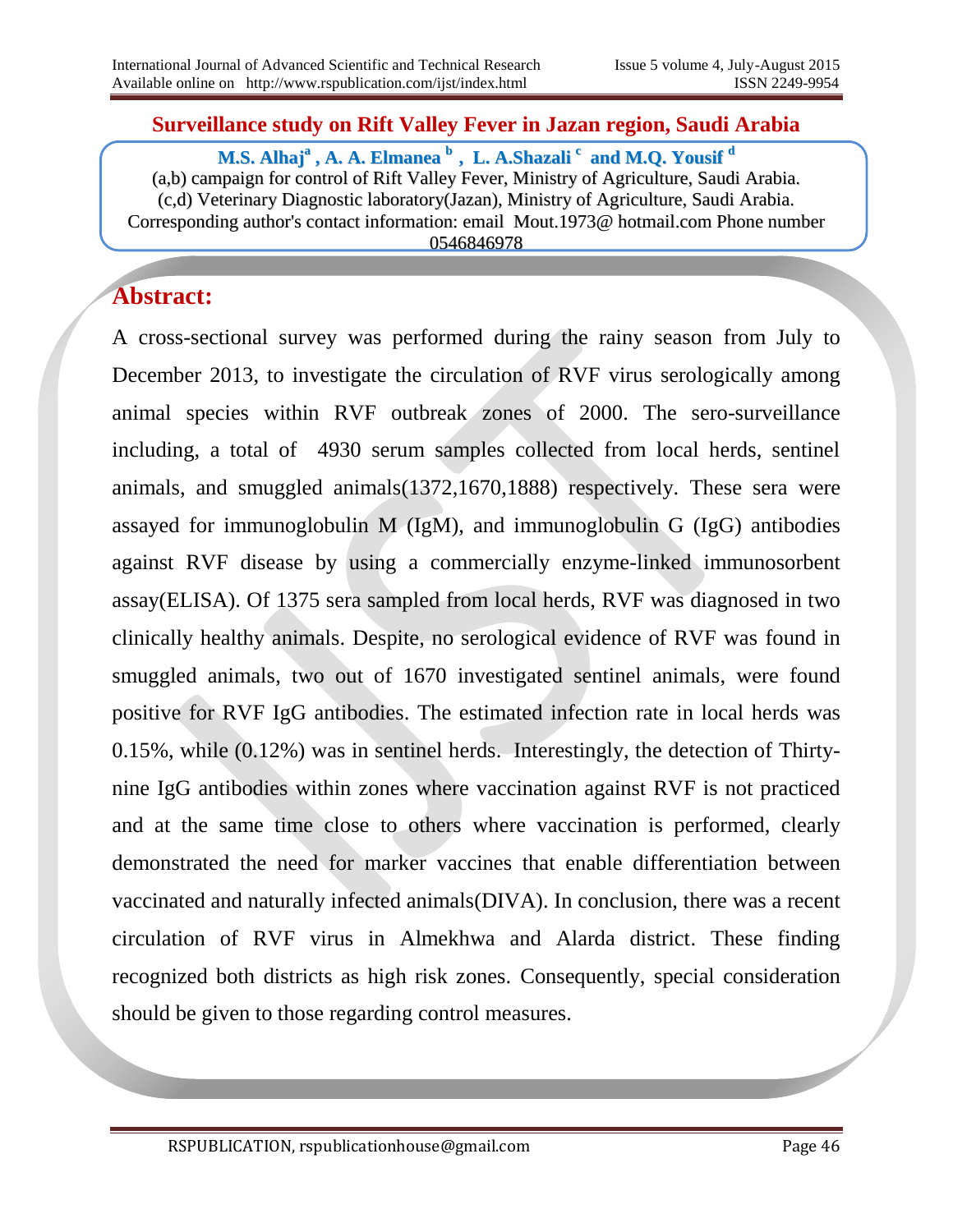# **Introduction**

Rift valley fever (RVF) is a serious infectious disease of both domestic ruminants and humans, caused by mosquito-borne virus belongs to the family Bunyavirridae, genus phlebovirus **[1].** Virus transmission usually occurs either through the bite of an infected mosquito or by direct contact with infected animal tissues, body fluids or aborted fetal materials [2]. Despite the virus has a potential to infect a wide range of animals including goats, cattle, camels, dogs, cats, and ferrets, it has been recognized as acute and fatal disease in new born lambs and causes high rates of abortion in pregnant ewes as well [3]. Since the disease was first isolated in Kenya 1931, several outbreaks affected animals and humans have been reported in much of sub-saharan Africa, mainly and more frequent in Kenya, Somalia and Tanzania **[4].** By the year (2000) a significant turning point for the disease has occurred, the virus emerged in new geographical areas outside of African continent, extended to Arabian Peninsula affected Yemen and Saudi Arabia, where a total of (886) human cases were reported in Saudi Arabia **[5].** This outbreak raised concerns about the potential incidence and establishment of the disease in different environmental conditions and could affect areas haven't ever experienced the disease before **[6].** During this outbreak, Jazan region-South west Saudi Arabia- has been the hardest

hit by the disease. (65.6%) of animal cases occurred in Jazan,(26.9%) in Asir and (7.5%) in Alquenfeda. The infection rate was (23%, 8.7% and 2%) in Jazan, Asir and Alquenfeda respectively [7]. Apparently, the virus seems to be introduced to Saudi Arabia during the religious festivals(Eid Aladha) through importation of live animals from African Horn countries, as long as, the virus isolated from the first patients during 2000 outbreak had an RNA sequence similar to the virus isolated in 1997-1998 East African outbreaks **[8],[9].** Additionally, it has been Proved that,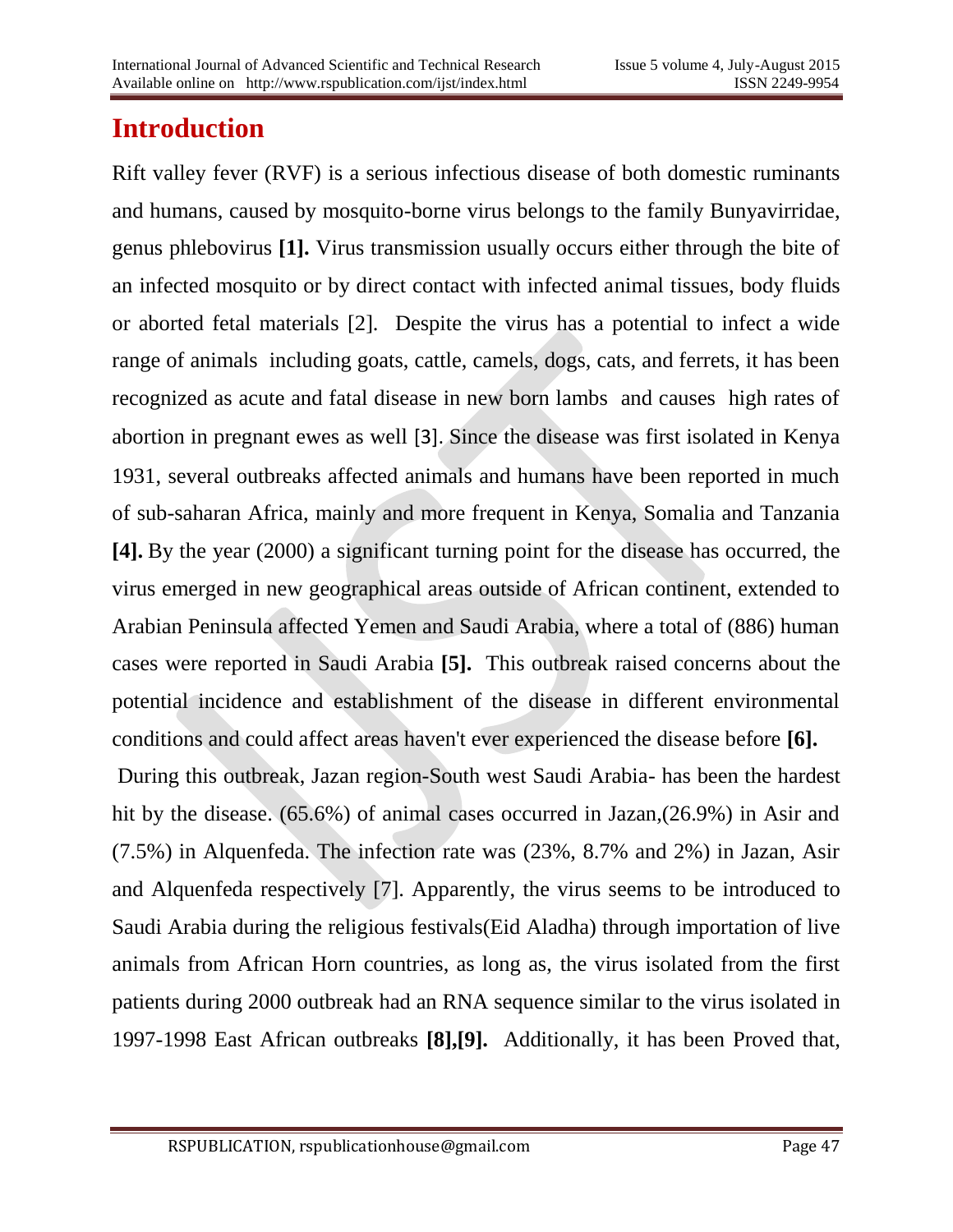Saudi Arabia was free from RVF until 1995 and most probably before the 2000 epidemic [**10**].

A comprehensive control program has been implemented to minimize the spread of the disease, Since the disease was first recognized in the region. The control strategies involving livestock vaccination with live attenuated vaccine, restriction of animal movement, insecticide land spray and aerial spray, as well as, active surveillance and virus detection in mosquitoes by molecular techniques. These control measures seem to be effective and still have played a considerable role in disease control, since no clinical disease has been reported yet in humans and animals[11].

Recently, (RVF) disease has been persistent in Jazan region and sporadic cases continue to occur **[12]**. Furthermore, a favorable habitat for the disease has always been constituted in Jazan region during the rainy season. Consequently, surveillance programs should be continued to prevent the recurrence of outbreaks and monitoring trends. In this paper, we carried out a sero-surveillance study during the 2013 rainy season, involving, clinical and serological examination for local herds, sentinel animals, and smuggled animals which had been kept at Altwal-quarantine station( the border between Saudi Arabia and Yemin), to investigate the potential existence of RVF virus circulation in livestock within disease surveillance zone that had been identified during the 2000 outbreak. The results of this study will be useful in identifying high risk zones, as well as enhancing both of control program and surveillance system.

# **Materials and Methods**

# **Area of Study and Population**

Jazan region is located in South-west Saudi Arabia between longitudes 42 43 East and latitudes 16 17 North, near the Yemeni borders which represent the southern and eastern border. The Red sea borders the region from the west and extended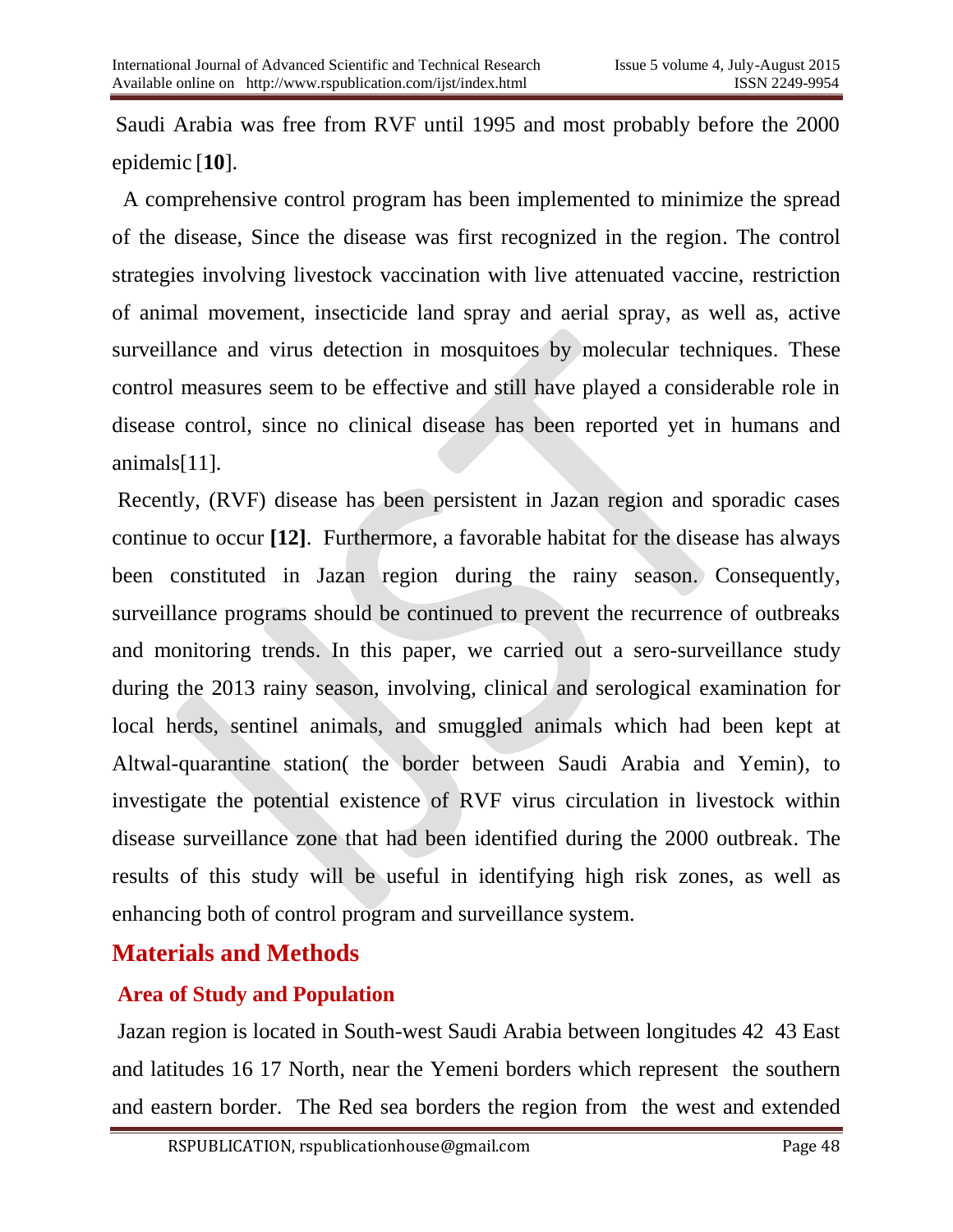(300) Km along the sea coast and Asir region from the north. The region covers an area of 40.457 KM2, the terrain of the region is varied consisting of mountain, costal and fertile plains **[13].** The existence of both ecological diversity pattern and different types of vegetation, listed the region as one of the richest areas in Saudi Arabia with animal biodiversity**[14].** It is noteworthy that, several seasonal valleys extended from mountains constitute alluvial flood plains as well as a considerable amounts of rainfall in the region( 800mm/Y). Furthermore, changes have been made in Wadi system by orienting the water flow to irrigate fields through channel systems creating many large and small water pools[15]. However, these conditions resulting in good breeding habitats for RVF vectors.

### **Study Design and Data Collection**

A cross-sectional survey was carried out during rainy season from August 2013 to December 2013, to investigate RVF virus circulation in animal's blood within previously affected zones. The study area involving 18 districts belong to Jazan region, and Tohamat Aseer with routine vaccination program, as well as four districts belong to Tohamat Albaha and Mecca hadn't experienced vaccination against RVF disease. The serological survey including serum samples from local herds, sentinel animals and smuggled animals at Altwal quarantine. A total of 1375 blood samples were taken within a range of 10-15% from every herd with one of the following clinical signs (abortion-diarrhea-fever-death in young animals). While 1670 sera from sentinel herds were collected monthly.

Sentinel animals are about 275 animals at the same age and related to the local breeds. These animals were imported in 2004 from regions free from RFV infection and subjected to IgM and IgG antibodies tests against RVF disease before placed on eleven districts that previously affected by 2000 outbreak: Alarda-Alhurath–Abuareesh- sabia- Almasarha- Bulgazi –Baish- Mahaeel- Mejardah-Mekhwa- quenfeda. Twenty-five animals were located on each site and have not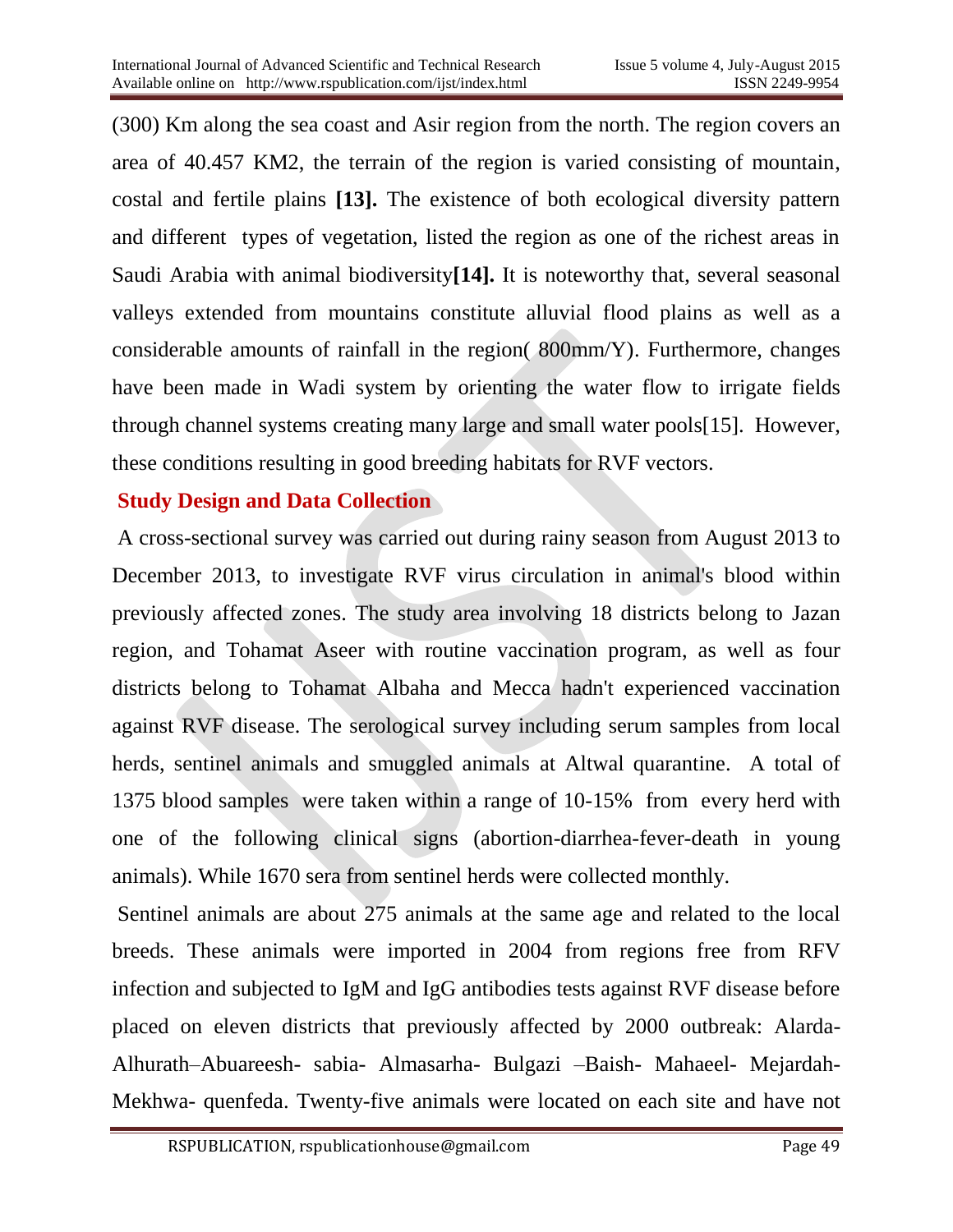been vaccinated yet. While Smuggled animals those were introduced illegally to the region from Yemeni borders through border villages and seized by security officers and transformed to Altwal quarantine where they subjected to quarantine majors.

### **Samples Collection:**

Whole blood samples (8.0 mL) collected into SST tubes (BD) from sheep and goats with one of the following clinical signs (abortion-diarrhea-fever-death in young animals). Vaccinated animals within 45 days before the study were not included. Sera from sentinel herds were collected monthly during the study period. The blood allowed to clot at room temperature for 30 minutes, centrifuged at 3000g for 15 minutes, and the serum aliquoted into new vials, labeled and stored at -80 C.

#### **Laboratory Examinations:**

### **Serological Tests:**

IgG-sandwich and IgM-capture enzyme-linked immunosorbent assay (ELISA) used for the detection and quantitation of (IgG) and (IgM) antibodies to RVF in animals sera [**16].** The commercial ELISA kits were performed according to the producer's description.

### **Data Analysis:**

The serological data were analyzed with SPSS software (Statistical Package for the Social Sciences) version 20, IBM/SPSS. The following variables for each sample were recorded: sex, species, place, IgM, and IgG. Subsequently, crosstabulation and the X chi square test used to examine the relationships between variables.

# **Results**

In this study a total of 4930 serum samples were collected from local herds, sentinel animals and smuggled animals at Altwal quarantine: 1372, 1670, 1888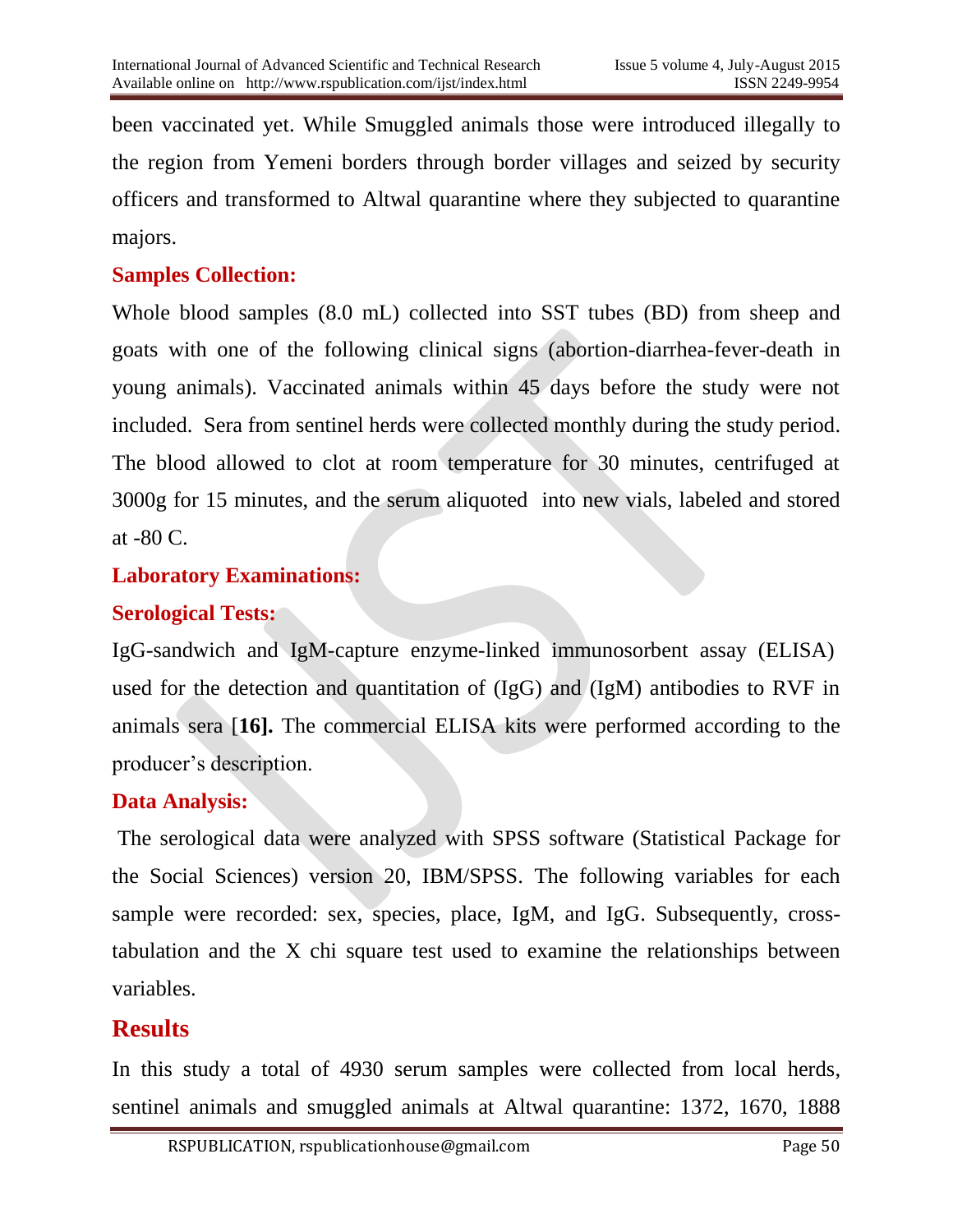respectively. These samples were tested for IgM and IgG antibodies against RVF virus. Serum samples of local herds were collected from different administrative districts including: leeth 203, Almekhwa 281, Golwa 599, Ardiat 152, Baish 99, Sabia 31, and Mhaeil 7. Most of these samples 821 (59.8%) were goats, 543(39.6%) were sheep, while only eight (0.58%) camels. Out of 1372 sera, only two samples tested positive for IgM antibodies against RVF disease without clinical signs, in two herds at AL-Mekhwa district. The infection rate in local herds was 0.15%. Additionally, a total of 76 serum samples tested positive by Sandwich ELISA for IgG antibodies. The IgG antibodies ranged from 0.1% in Leeth to 2.5% in Baish(Table I).

#### **Table I**

| <b>Place</b> | <b>IgM</b>     |                  | <b>IgG</b>     |                | <b>Species</b> |      |                  | <b>Total</b>   |
|--------------|----------------|------------------|----------------|----------------|----------------|------|------------------|----------------|
|              | negative       | positive         | negative       | positive       | sheep          | goat | camel            |                |
| Leeth        | 203            | $\overline{0}$   | 201            | $2(0.1\%)$     | 129            | 66   | 8(0.58%)         | 203            |
| Almekhwa     | 279            | $2(0.1\%)$       | 273            | $8(0.6\%)$     | 100            | 181  | $\boldsymbol{0}$ | 281            |
| Golwa        | 599            | $\mathbf{0}$     | 597            | $2(0.1\%)$     | 208            | 391  | $\boldsymbol{0}$ | 599            |
| Ardiat       | 152            | $\overline{0}$   | 125            | $27(2.0\%)$    | 40             | 112  | $\boldsymbol{0}$ | 152            |
| <b>Baish</b> | 99             | $\overline{0}$   | 65             | 34(2.5%)       | 63             | 36   | $\overline{0}$   | 99             |
| Sabia        | 31             | $\mathbf{0}$     | 28             | $3(0.2\%)$     | $\overline{2}$ | 29   | $\overline{0}$   | 31             |
| Mhaeil       | $\overline{7}$ | $\boldsymbol{0}$ | $\overline{7}$ | $\overline{0}$ | $\mathbf{1}$   | 6    | $\mathbf{0}$     | $\overline{7}$ |
| Total        | 1370           | $2(0.1\%)$       | 1296           | 76             | 543            | 821  | $8(0.58\%)$      | 1372           |

#### **Seroprevalence of Rift Valley Fever in local herds**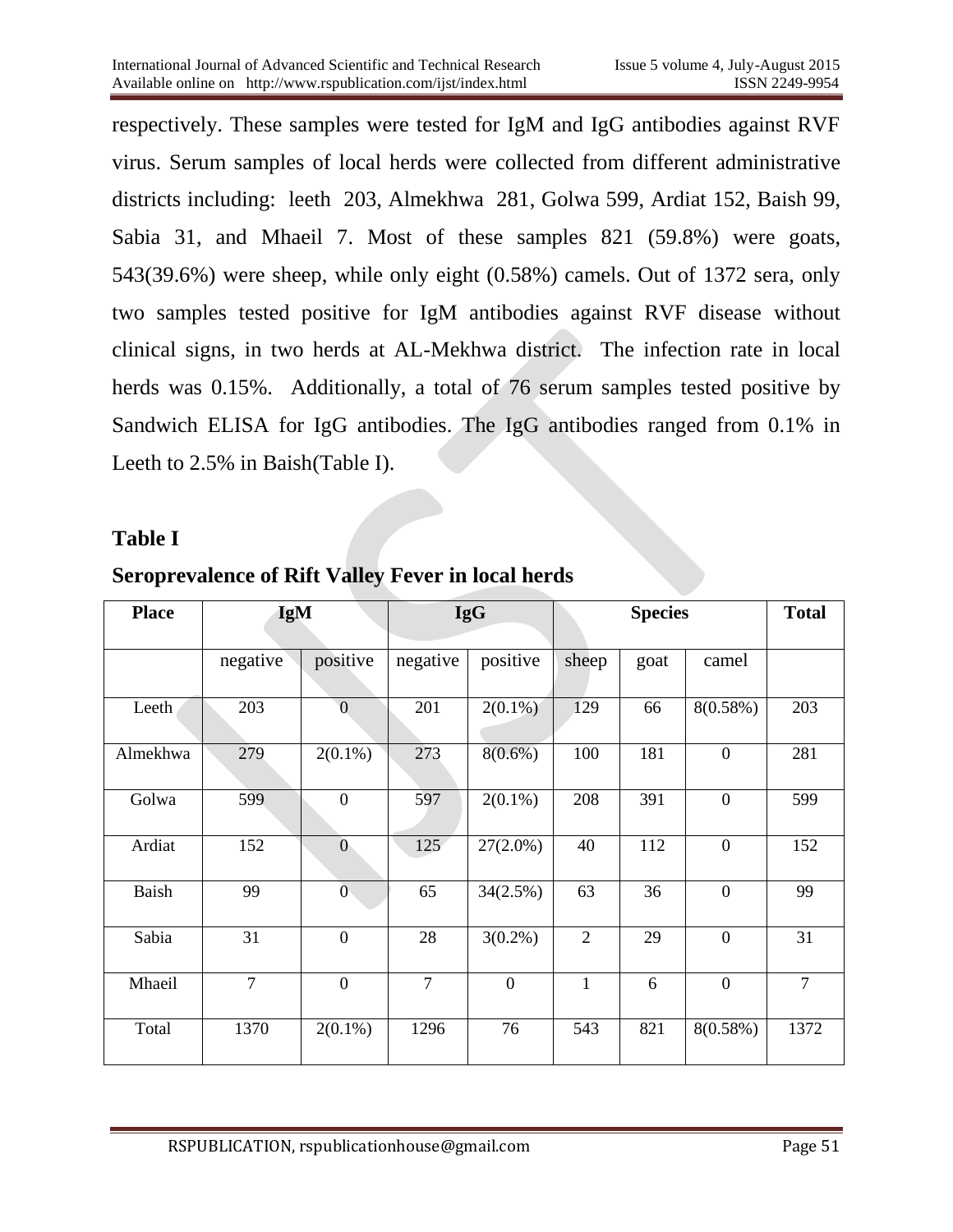# **Table II**

| <b>Place</b>     | <b>IgG</b>       |                | <b>Species</b>  |      | <b>Total</b>  |  |
|------------------|------------------|----------------|-----------------|------|---------------|--|
|                  | negative         | positive       | sheep           | goat |               |  |
| <b>Alarda</b>    | $\overline{113}$ | $2(0.1\%)$     | $\overline{53}$ | 62   | $115(6.9\%)$  |  |
| <b>Abuareesh</b> | 159              | $\overline{0}$ | 145             | 14   | 159(9.5%)     |  |
| <b>Sabia</b>     | $\overline{147}$ | $\overline{0}$ | 141             | 6    | $147(8.8\%)$  |  |
| <b>Almasarha</b> | 203              | $\mathbf{0}$   | 131             | 72   | 203(12.2%)    |  |
| <b>Bulgazu</b>   | $\overline{172}$ | $\overline{0}$ | 109             | 63   | $172(10.3\%)$ |  |
| <b>Alhurath</b>  | 145              | $\overline{0}$ | 113             | 32   | 145(8.7%)     |  |
| <b>Baish</b>     | 209              | $\mathbf{0}$   | 141             | 68   | 209(8.9%)     |  |
| <b>Mahaeel</b>   | 125              | $\mathbf{0}$   | 100             | 25   | 125(7.5%)     |  |
| Quenfeda         | 149              | $\overline{0}$ | 100             | 49   | 149(8.9%)     |  |
| <b>Mekhwa</b>    | 100              | $\overline{0}$ | 76              | 24   | $100(6.0\%)$  |  |
| Mejardah         | 146              | $\mathbf{0}$   | 82              | 64   | 146(8.7%)     |  |
| <b>Total</b>     | 1668             | $2(0.1\%)$     | 1191            | 479  | 1670          |  |

# **The results of testing sentinel herds sera**

# **Sentinel Animals**

A total of 1670 serum sample from sentinel animals were assayed for (IgM), and (IgG) antibodies against RVF. Among these animals only two samples belong to Alarda herd had reacting IgG antibodies to RVF disease without clinical signs. The infection rate was 0.12% (Table II).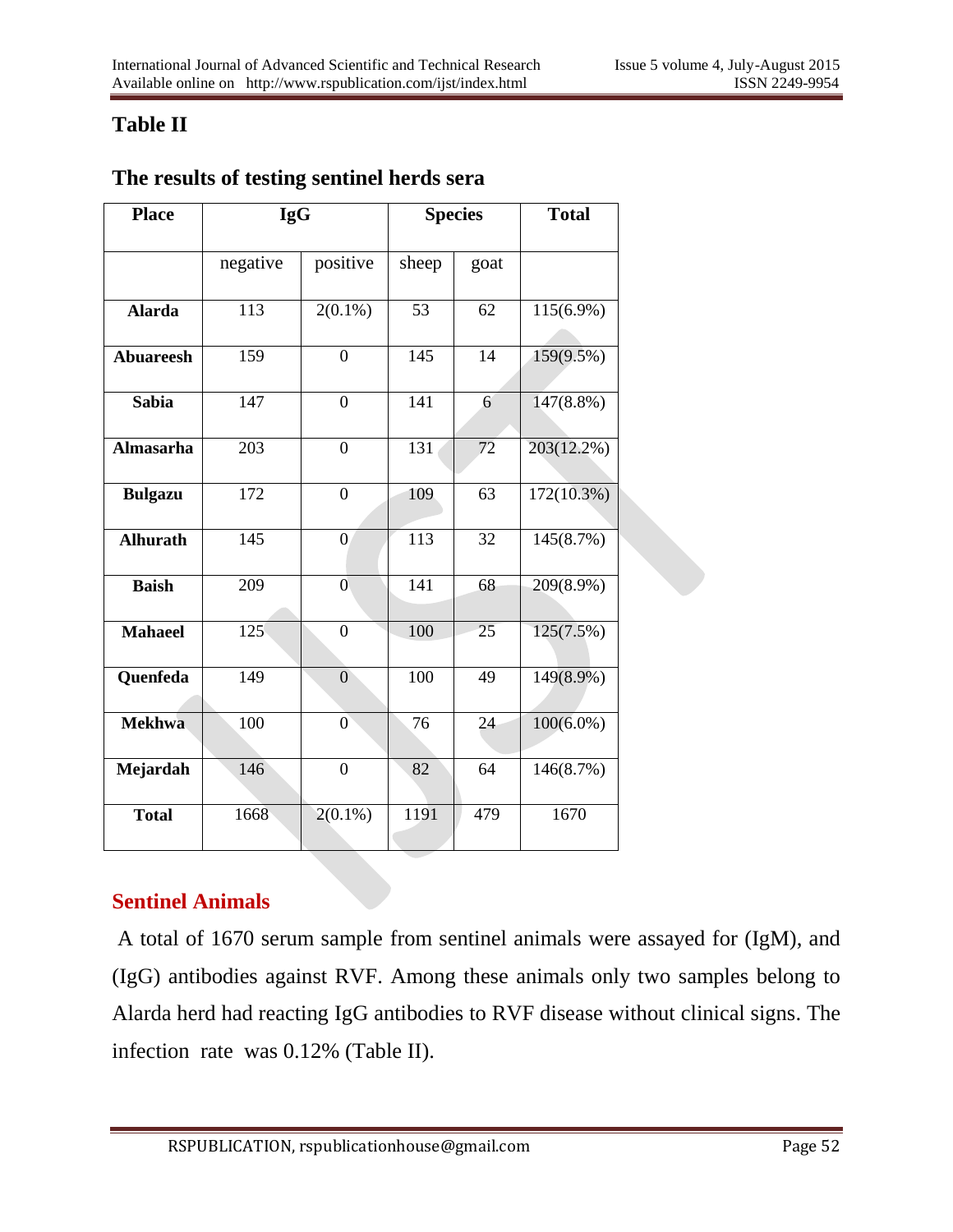### **Smuggled Animals:**

Screening of smuggled animals revealed that none of the samples (1888), collected from Altwal quarantine during the study period were found positive for IgM antibodies against RVF virus.

# **Discussion, Finding, and Recommendations**

Routine vaccination for susceptible herds at the age of six month has still been practiced extensively in Jazan region and Aseer region, as well as Alquenfeda district, while four districts (Leeth - Almekhwa - Glowa-Ardiat ) had no vaccination program and considered as monitoring area confined to vector control and surveillance. Among those four districts two cases in two herds tested positive for IgM antibodies against RVF disease. The infection rate was estimated at (0.15%). This is lower than previously reported in 2004 surveillance (0.36% ) **[17]** and much lower comparing to that reported during 2000 outbreak (23%) [18].

A herd visit conducted to investigate each infected herd in Almekhwa, revealed that one herd with 70 animals and the other one consisted of 180 animals sheep and goats. Both two herds didn't show any signs of abortion, no deaths among lambs and all animals were clinically healthy as well as no new animals have recently entered the herd. However, there were still some epidemiological evidences justified and supported claims for the existence of recent virus circulation in Almekhwa district, most notably, Nawan dam located nearby at distance of 500 Mitre from the infected herds, which provides an ideal habitat for RVF vectors. Additionally, as no vaccination against RVF is practiced in these districts, it was suggested that the IgM antibodies were due to natural infection. Furthermore, RVF disease was diagnosed in Almekhwa sentinel herd five months prior to study period. Anyhow, these cases of RVF disease without clinical sings were similar to those reported in Sudan during 2007 outbreak, when the disease was not demonstrated in livestock even after the human cases did [19].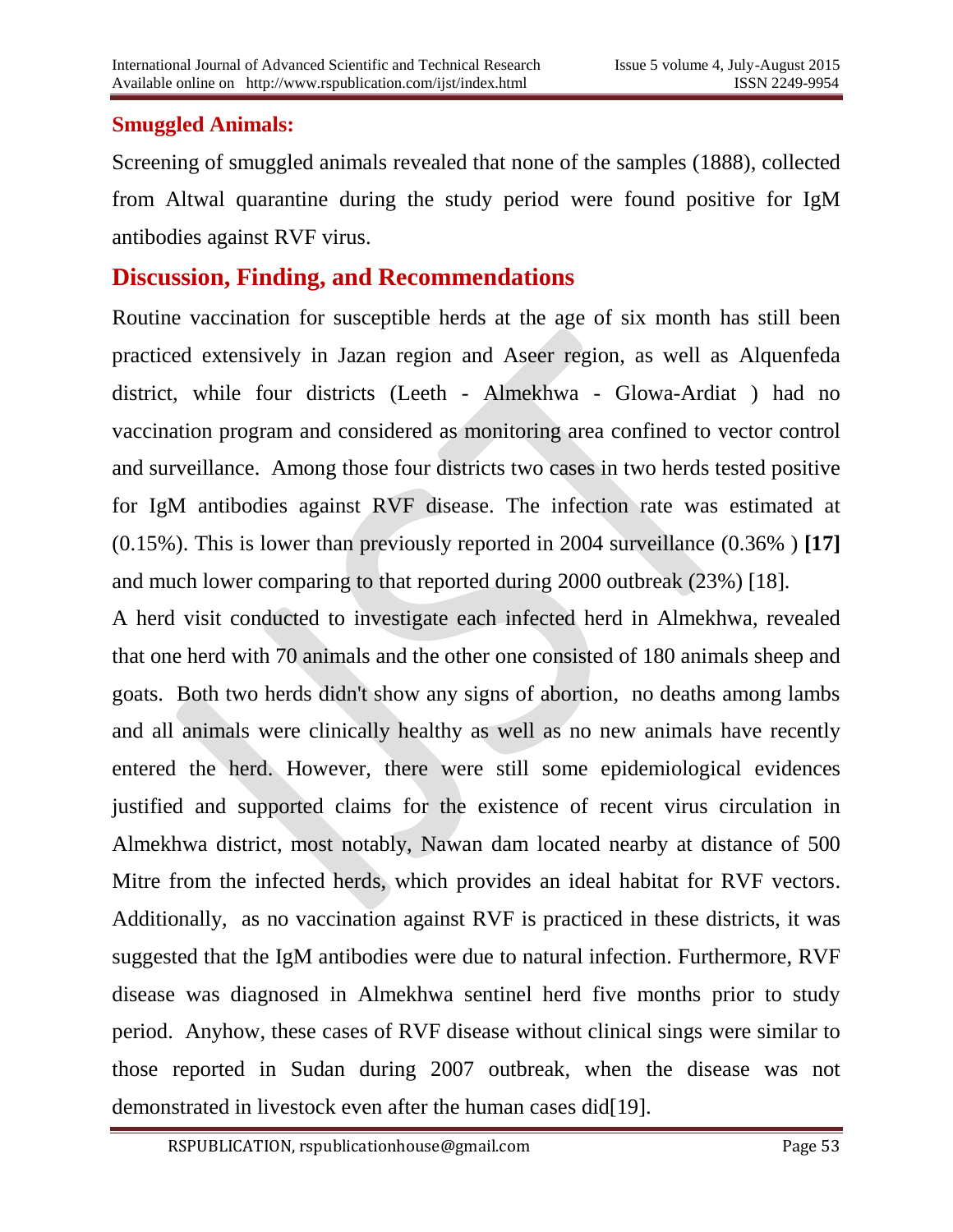In sentinel herds, on the other hand, two positive cases (IgG) were reported in Alarda herd without clinical signs too. It is worth mentioning that, the same herd tested positive for IgM antibodies while routine inspection for sentinel herds, which had been done five months before the current study. The recurrence of infection in Alarda district is most likely attributed to several ecological circumstances favoring the development of vector populations and contribute to virus cycling in domestic animals: firstly, it is noteworthy that, the district was heavily affected by the disease during 2000 outbreak; and secondly the area occupied by Aedes mosquitoes who responsible for the continued presence of RVF virus in enzootic foci, as the female mosquito able to transmit the virus to her offspring through eggs leading to new generation of infected mosquitoes[20]. Finally, the district has experienced heavy rainfall over the last three years(200 ML), these heavy rainfall flooded the breeding sites of Aedes spp resulting in, very large numbers of mosquitoes[21], **[22].** However, these results are in contrast with that reported by **[23].** who reported that the region was free from RVF infection for that time.

As no routine vaccination has been practiced in : Alardiat, Golwa and Leath since 2005, the demonstration of 39 IgG antibodies raises a number of questions about whether these antibodies were due to natural infection or vaccinated animals imported from other districts where annual vaccination is practiced. It could not be definitely confirmed, since both of two possibilities supported by evidences : these antibodies could be due to natural infection as long as the areas free from vaccination since 2005 and it has been proved that IgG antibodies following vaccination against RVF disease disappeared after the elapse of six years and eleven months **[24].** On the other hand, short distances less than 100 Km separated between those districts and vaccinated areas, supported the possibility of interference between two areas, notably the current sandwich ELIZA cannot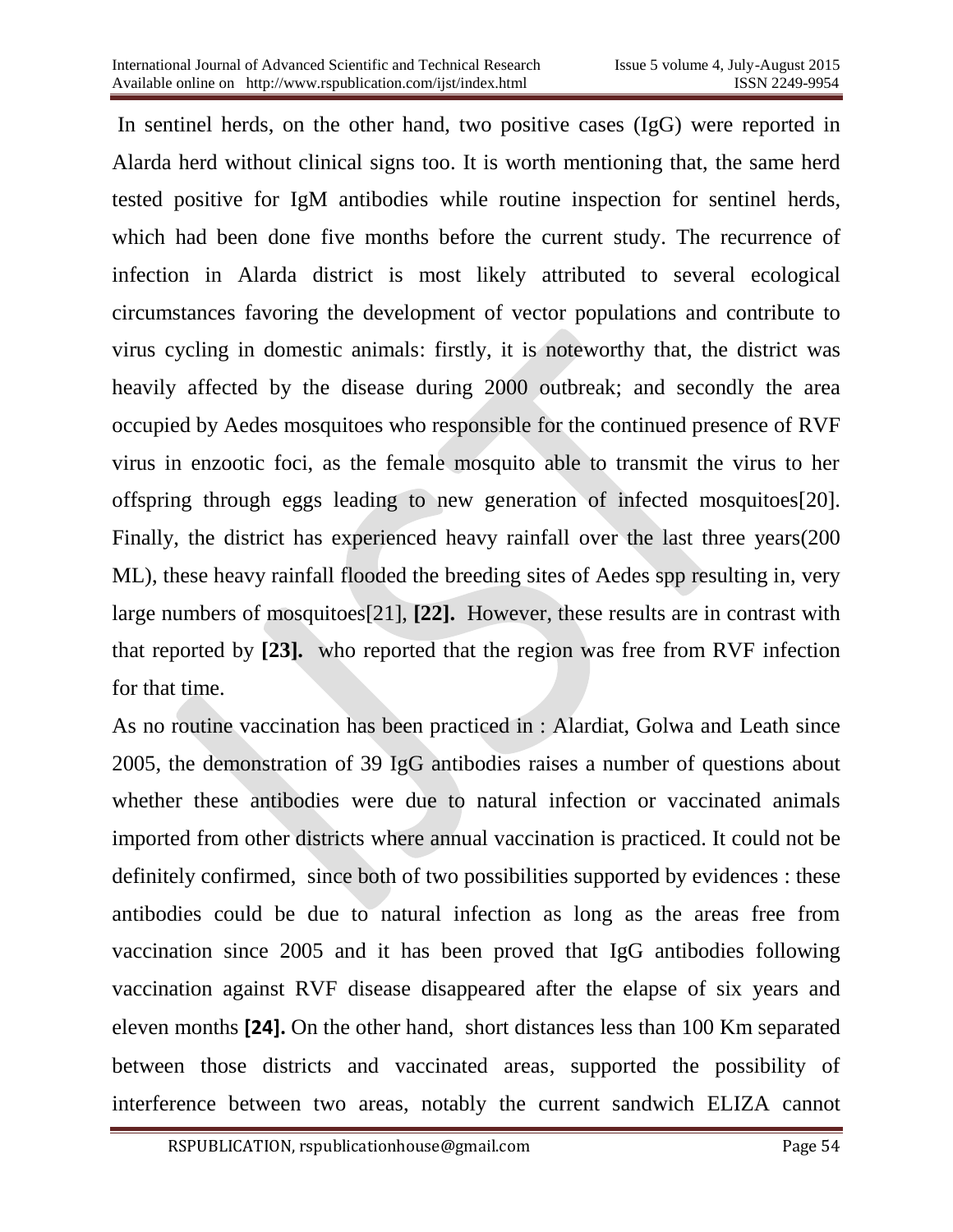distinguish vaccinated from naturally infected animals. This situation clearly point the need for new generation of vaccines enable the distinction between vaccinated and naturally infected animals **[25].**

It was concluded that RVFV circulates sub-clinically in different ecological systems in Alarda districts (high grassland with high rainfall) and Almekwa district(dry grassland). Study finding recognized the two areas as critical zones pose serious threats to animal and human population and emphasize the need for enhancing vector control activity and raising herd immunity in Alarda distric to prevent the recurrence of infections in those districts.

# **References**

**[1] (OIE,2008).** Rift Valley Fever. OIE Terrestrial Manual 2008.chapter 2.1.14. [http://www.oie.int/fileadmin/Home/eng/Health\\_standards/tahm/2.01.14\\_RVF.pdf](http://www.oie.int/fileadmin/Home/eng/Health_standards/tahm/2.01.14_RVF.pdf)

**[2] Pepin, M ; Bouloy, M ; Bird, B.H ; Kemp, A and Paweska, J (2010).** Rift Valley fever virus(Bunyaviridae: Phlebovirus): an update on pathogenesis, molecular epidemiology, vectors, diagnostics and prevention. Vet Res.41(6):61

**[3] Ikegami, T and Makino, S (2011). The Pathogenesis of Rift Valley Fever.Viruses,3(5):493-519.** 

**[4]World Health Organization (WHO)(2010).** Rift Valley Fever. Media Centre, fact sheet N207. <http://www.who.int/mediacentre/factsheets/fs207/en/>

**[5] Madani,T.A; [Al-Mazrou,](http://cid.oxfordjournals.org/search?author1=Yagob+Y.+Al-Mazrou&sortspec=date&submit=Submit) Y.Y ; [Al-Jeffri1,](http://cid.oxfordjournals.org/search?author1=Mohammad+H.+Al-Jeffri&sortspec=date&submit=Submit)M.H; [Mishkhas,](http://cid.oxfordjournals.org/search?author1=Amin+A.+Mishkhas&sortspec=date&submit=Submit)A.A ; [Al-](http://cid.oxfordjournals.org/search?author1=Abdullah+M.+Al-Rabeah&sortspec=date&submit=Submit)[Rabeah,](http://cid.oxfordjournals.org/search?author1=Abdullah+M.+Al-Rabeah&sortspec=date&submit=Submit)A.M; [Turkistani,](http://cid.oxfordjournals.org/search?author1=Adel+M.+Turkistani&sortspec=date&submit=Submit)A.M.; [Al-Sayed,](http://cid.oxfordjournals.org/search?author1=Mohammad+O.+Al-Sayed&sortspec=date&submit=Submit)M.O. ; A.A. ; [Khan,A.S.;](http://cid.oxfordjournals.org/search?author1=Ali+S.+Khan&sortspec=date&submit=Submit) [Ksiazek,](http://cid.oxfordjournals.org/search?author1=Thomas+G.+Ksiazek&sortspec=date&submit=Submit)T.G. and [Shobokshi,](http://cid.oxfordjournals.org/search?author1=Osama+Shobokshi&sortspec=date&submit=Submit)O. (2003).** Rift Valley Fever Epidemic in Saudi Arabia: Epidemiological, Clinical, and Laboratory Characteristics. Oxford Journal, Clinical Infectious Disease, 37(8):1048-1098.

**[6]Fagbo, S.F( 2002).** The evolving transmission pattern of Rift Valley fever in the Arabian Peninsula. [Annals Of The New York Academy Of Sciences.](javascript:__doLinkPostBack() 969:201-204.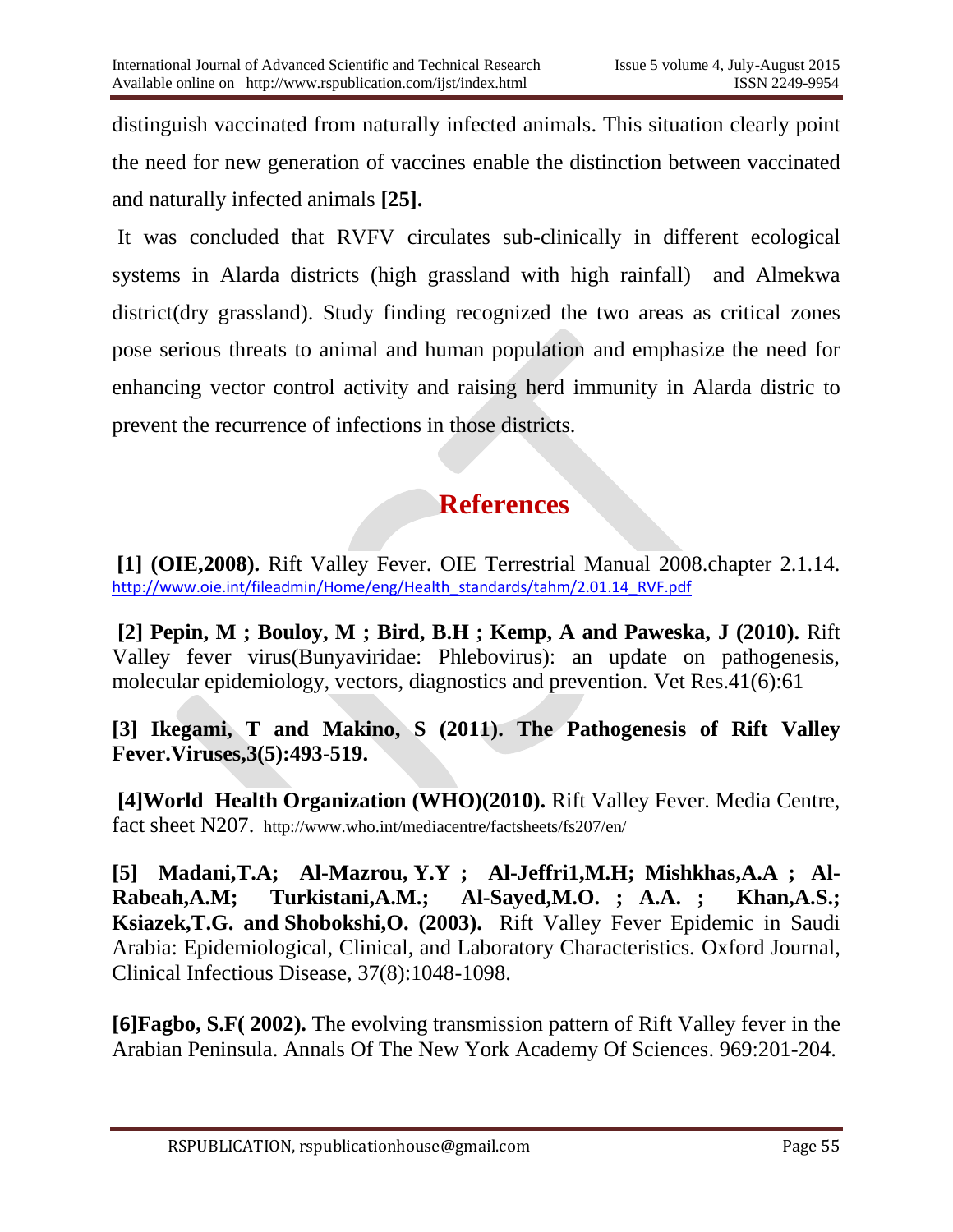**[7] Alfadil, A.A ; Musa, S.M ; Alkhamees, M ; Al Mujalli, D and Al Ahmed, K. (2004).** Epidemiologic study on Rift Valley Fever – in south-west Kingdom of Saudi Arabia. J.Sci.Tech. 5(1):110-119.

**[8] [Bird,](http://jvi.asm.org/search?author1=Brian+H.+Bird&sortspec=date&submit=Submit) B.H; [Khristova,](http://jvi.asm.org/search?author1=Marina+L.+Khristova&sortspec=date&submit=Submit) M.L; [Rollin,](http://jvi.asm.org/search?author1=Pierre+E.+Rollin&sortspec=date&submit=Submit) P.E; Ksiazek, T.G; and Nichol, S.T(2006).** Complete Genome Analysis of 33 Ecologically and Biologically Diverse Rift Valley Fever Virus Strains Reveals Widespread Virus Movement and Low Genetic Diversity due to Recent Common Ancestry.J.virol,81(6):2805-2816.

**[9]Davies, F.G (2006).** Risk of a Rift Valley Fever epidemic at the haj in Mecca, Saudi Arabia. Rev.sci.tech.Off.int.Epiz,25(1):137-147.

**[10]** [Al-Afaleq,](http://www.ncbi.nlm.nih.gov/pubmed?term=Al-Afaleq%20AI%5BAuthor%5D&cauthor=true&cauthor_uid=15005544) A.I; [Abu Elzein,](http://www.ncbi.nlm.nih.gov/pubmed?term=Abu%20Elzein%20EM%5BAuthor%5D&cauthor=true&cauthor_uid=15005544) E.M; [Mousa,](http://www.ncbi.nlm.nih.gov/pubmed?term=Mousa%20SM%5BAuthor%5D&cauthor=true&cauthor_uid=15005544) S.M and [Abbas,](http://www.ncbi.nlm.nih.gov/pubmed?term=Abbas%20AM%5BAuthor%5D&cauthor=true&cauthor_uid=15005544) A.M.(2003). **A retrospective study of Rift Valley fever in Saudi Arabia. [Rev Sci Tech.](http://www.ncbi.nlm.nih.gov/pubmed/15005544) 2003 Dec;22(3):867-71.**

**[11]Abdelhamid, A.M and Sami, S.M.(2006).** Serological survey of Rift Valley Fever in Jazan Region, Saudi Arabia.J.Sc.Tech,7(1):5-13.

**[12]Alfadi, A.A ; Hasab-Alla, K.A ; Dafa-Alla, O.M and Almania, A.A(2006).** The persistence of Rift Valley Fever in the Jazan region of Saudi Arabia.Rev.Sci.Tech.Off.Int.Epiz,25(3):1131-1136.

### **[13] Emirate of Jazan region (2013).**

[http://www.moi.gov.sa/wps/portal/jeezan/!ut/p/b1/jZBNDoIwEEbP4gk6pS2UJRShTSzSEKp0Y1gYQsJPYo](http://www.moi.gov.sa/wps/portal/jeezan/!ut/p/b1/jZBNDoIwEEbP4gk6pS2UJRShTSzSEKp0Y1gYQsJPYoznFwMuRWY3yXvzzQxyqCaEMRpSiq7Ijc2ra5tnN41N_-mdf8tyW5JMEsyDDECZqvBJQAmc8AzUMxADHMMYR8ClngFprFdp6-Up7PPhR0WLz0QhFNcEZ4IKUBRbKAUjhvr7_I38snmgC3KbWIFXAM6eTrARUQpG0oSF8hu0Alt_WCZsLPrv1FxOwx0Nrk9TXqquaA9va7xFrA!!/dl4/d5/L0lHSkovd0RNQUprQUVnQSEhLzRKVUUvZW4!/?WCM_GLOBAL_CONTEXT=/wps/wcm/connect/jazan/jazan/about+the+province/jzn_about+the+province_en&WCM_Parent_Path=&CSRT=1515147406397359324) [znFwMuRWY3yXvzzQxyqCaEMRpSiq7Ijc2ra5tnN41N\\_-](http://www.moi.gov.sa/wps/portal/jeezan/!ut/p/b1/jZBNDoIwEEbP4gk6pS2UJRShTSzSEKp0Y1gYQsJPYoznFwMuRWY3yXvzzQxyqCaEMRpSiq7Ijc2ra5tnN41N_-mdf8tyW5JMEsyDDECZqvBJQAmc8AzUMxADHMMYR8ClngFprFdp6-Up7PPhR0WLz0QhFNcEZ4IKUBRbKAUjhvr7_I38snmgC3KbWIFXAM6eTrARUQpG0oSF8hu0Alt_WCZsLPrv1FxOwx0Nrk9TXqquaA9va7xFrA!!/dl4/d5/L0lHSkovd0RNQUprQUVnQSEhLzRKVUUvZW4!/?WCM_GLOBAL_CONTEXT=/wps/wcm/connect/jazan/jazan/about+the+province/jzn_about+the+province_en&WCM_Parent_Path=&CSRT=1515147406397359324)

[mdf8tyW5JMEsyDDECZqvBJQAmc8AzUMxADHMMYR8ClngFprFdp6-](http://www.moi.gov.sa/wps/portal/jeezan/!ut/p/b1/jZBNDoIwEEbP4gk6pS2UJRShTSzSEKp0Y1gYQsJPYoznFwMuRWY3yXvzzQxyqCaEMRpSiq7Ijc2ra5tnN41N_-mdf8tyW5JMEsyDDECZqvBJQAmc8AzUMxADHMMYR8ClngFprFdp6-Up7PPhR0WLz0QhFNcEZ4IKUBRbKAUjhvr7_I38snmgC3KbWIFXAM6eTrARUQpG0oSF8hu0Alt_WCZsLPrv1FxOwx0Nrk9TXqquaA9va7xFrA!!/dl4/d5/L0lHSkovd0RNQUprQUVnQSEhLzRKVUUvZW4!/?WCM_GLOBAL_CONTEXT=/wps/wcm/connect/jazan/jazan/about+the+province/jzn_about+the+province_en&WCM_Parent_Path=&CSRT=1515147406397359324)

[Up7PPhR0WLz0QhFNcEZ4IKUBRbKAUjhvr7\\_I38snmgC3KbWIFXAM6eTrARUQpG0oSF8hu0Alt\\_WCZsLPrv](http://www.moi.gov.sa/wps/portal/jeezan/!ut/p/b1/jZBNDoIwEEbP4gk6pS2UJRShTSzSEKp0Y1gYQsJPYoznFwMuRWY3yXvzzQxyqCaEMRpSiq7Ijc2ra5tnN41N_-mdf8tyW5JMEsyDDECZqvBJQAmc8AzUMxADHMMYR8ClngFprFdp6-Up7PPhR0WLz0QhFNcEZ4IKUBRbKAUjhvr7_I38snmgC3KbWIFXAM6eTrARUQpG0oSF8hu0Alt_WCZsLPrv1FxOwx0Nrk9TXqquaA9va7xFrA!!/dl4/d5/L0lHSkovd0RNQUprQUVnQSEhLzRKVUUvZW4!/?WCM_GLOBAL_CONTEXT=/wps/wcm/connect/jazan/jazan/about+the+province/jzn_about+the+province_en&WCM_Parent_Path=&CSRT=1515147406397359324) [1FxOwx0Nrk9TXqquaA9va7xFrA!!/dl4/d5/L0lHSkovd0RNQUprQUVnQSEhLzRKVUUvZW4!/?WCM\\_GLOB](http://www.moi.gov.sa/wps/portal/jeezan/!ut/p/b1/jZBNDoIwEEbP4gk6pS2UJRShTSzSEKp0Y1gYQsJPYoznFwMuRWY3yXvzzQxyqCaEMRpSiq7Ijc2ra5tnN41N_-mdf8tyW5JMEsyDDECZqvBJQAmc8AzUMxADHMMYR8ClngFprFdp6-Up7PPhR0WLz0QhFNcEZ4IKUBRbKAUjhvr7_I38snmgC3KbWIFXAM6eTrARUQpG0oSF8hu0Alt_WCZsLPrv1FxOwx0Nrk9TXqquaA9va7xFrA!!/dl4/d5/L0lHSkovd0RNQUprQUVnQSEhLzRKVUUvZW4!/?WCM_GLOBAL_CONTEXT=/wps/wcm/connect/jazan/jazan/about+the+province/jzn_about+the+province_en&WCM_Parent_Path=&CSRT=1515147406397359324) [AL\\_CONTEXT=/wps/wcm/connect/jazan/jazan/about+the+province/jzn\\_about+the+province\\_en&WCM](http://www.moi.gov.sa/wps/portal/jeezan/!ut/p/b1/jZBNDoIwEEbP4gk6pS2UJRShTSzSEKp0Y1gYQsJPYoznFwMuRWY3yXvzzQxyqCaEMRpSiq7Ijc2ra5tnN41N_-mdf8tyW5JMEsyDDECZqvBJQAmc8AzUMxADHMMYR8ClngFprFdp6-Up7PPhR0WLz0QhFNcEZ4IKUBRbKAUjhvr7_I38snmgC3KbWIFXAM6eTrARUQpG0oSF8hu0Alt_WCZsLPrv1FxOwx0Nrk9TXqquaA9va7xFrA!!/dl4/d5/L0lHSkovd0RNQUprQUVnQSEhLzRKVUUvZW4!/?WCM_GLOBAL_CONTEXT=/wps/wcm/connect/jazan/jazan/about+the+province/jzn_about+the+province_en&WCM_Parent_Path=&CSRT=1515147406397359324) Parent\_Path=&CSRT=1515147406397359324 .

**[14] Masood, M.F(2012).**Ecological distribution of Snakes fauna of Jazan region of Saudi Arabia.Egypt.Acd.J.biology.sci,4(1):183-197.

### [15]Davies,F.G and Martin,V (2003). **Recognizing Rift Valley Fever. Food and Agricultre Organization OF the Uited Nation.Rome, 2003**.

**[16] Paweska, J.T ; Burt,F.T ; Anthony, F; Smith,S.J ; GrobbelaA.A ;Croft,J.E ;Ksizek,T.J and Swanipoel,R (2003).** IgG-sandwich and IgM-capture enzyme-linked immunosorbent assay for the detection of antibody to Rift Valley Fever virus in domestic ruminants. [J Virol Methods,1](http://www.ncbi.nlm.nih.gov/pubmed/14553896)13(2):103-12.